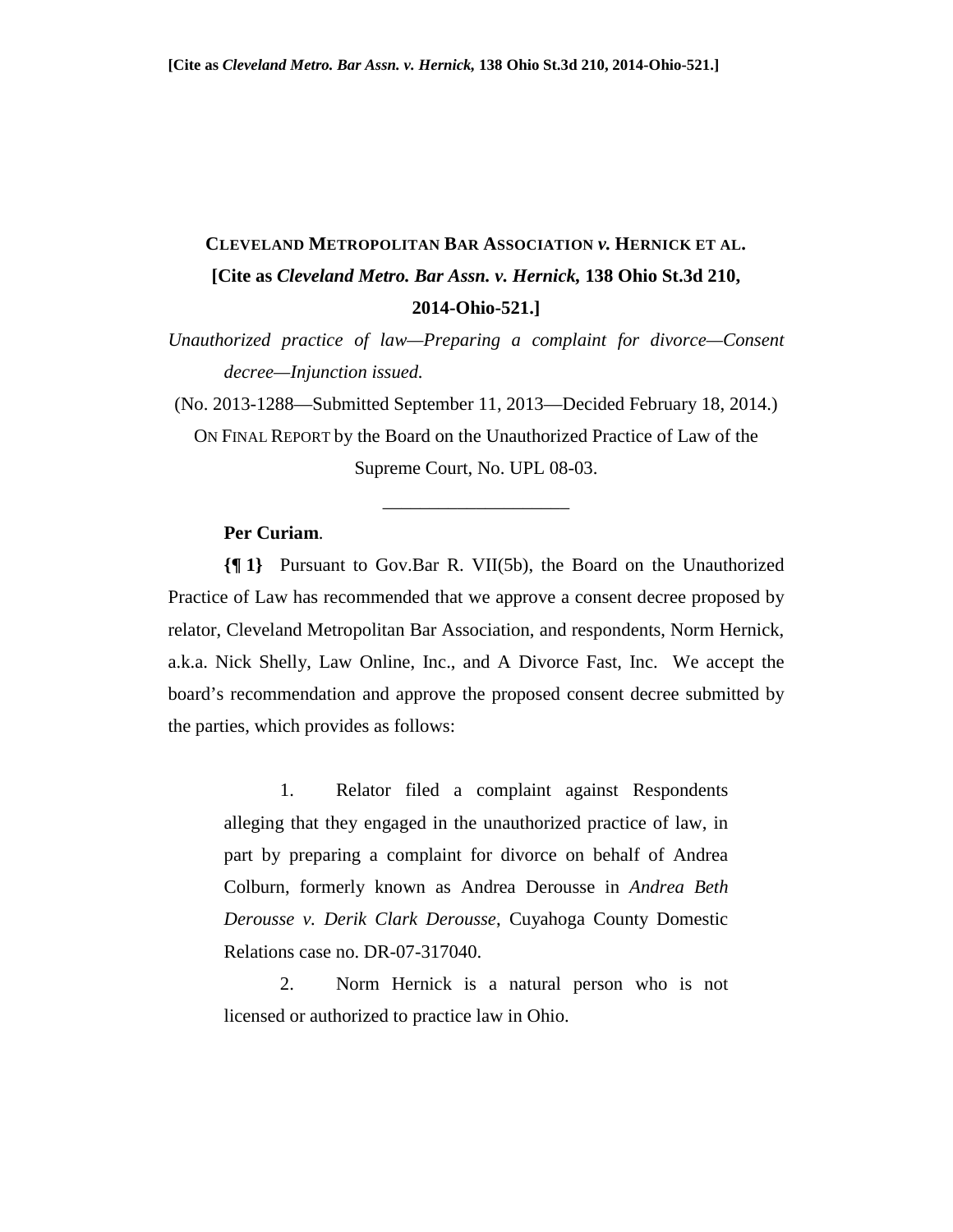3. Ms. Colburn has testified in deposition that she was advised by A Divorce Fast that she did not require legal advice or representation, and that having a contested divorce can be very time consuming depending on the nature of the items in dispute and consequently very expensive in terms of attorney fees; that she paid \$539; that she was told by a Lisa from A Divorce Fast that the grounds for divorce were "irreconcilable differences"; that she told A Divorce Fast that she wanted child custody and support; that A Divorce Fast prepared a complaint for divorce without any provision for child custody or support; that when she took the complaint to court, she was told it was completely unacceptable, and court personnel helped her with her divorce; that she went back to A Divorce Fast several times but never received a return call from a supervisor or got her money back; that ultimately she was granted a divorce on grounds of incompatibility and living separate and apart for over one year—not "irreconcilable differences" as suggested by A Divorce Fast; that she relied on the advice that A Divorce Fast gave her; and that she obtained child support through her efforts, although A Divorce Fast led her to believe they would do that for her.

4. Hernick has not complied with an order of the Supreme Court of Ohio to respond to discovery, including submitting to a deposition. Relator nonetheless is willing to settle this matter, in keeping with the provisions of this Agreement.

5. Respondents admit that they engaged in the unauthorized practice of law in the *Derousse* matter.

6. Respondents agree to desist from engaging in Ohio in the unauthorized practice of law, directly or indirectly,

2